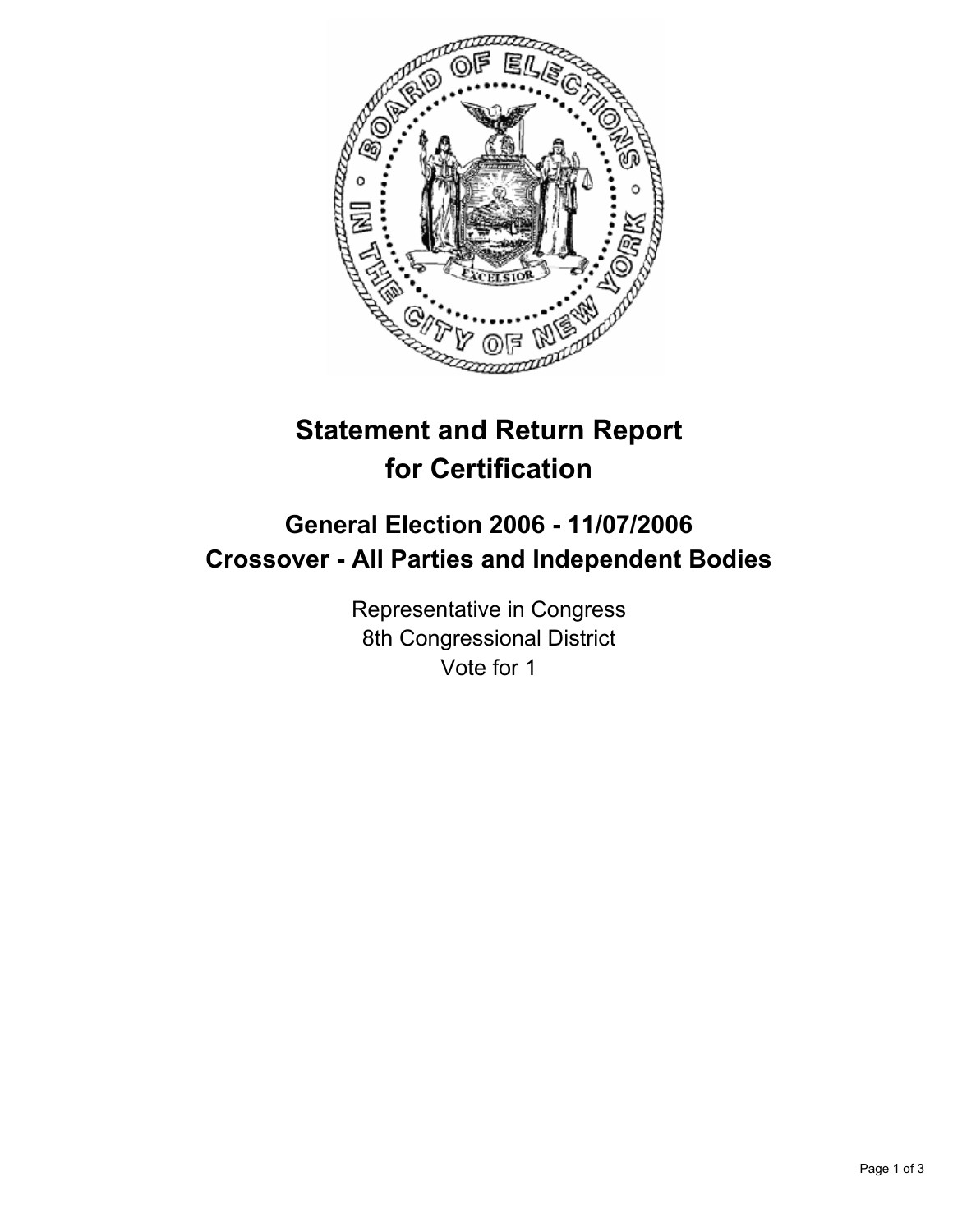

#### **New York County**

| PUBLIC COUNTER                      | 97,045  |
|-------------------------------------|---------|
| <b>EMERGENCY</b>                    | 580     |
| <b>ABSENTEE/MILITARY</b>            | 3,081   |
| <b>FEDERAL</b>                      | 1,832   |
| <b>AFFIDAVIT</b>                    | 3,363   |
| <b>Total Ballots</b>                | 105,901 |
| ELEANOR FRIEDMAN (REPUBLICAN)       | 9,899   |
| JERROLD L NADLER (DEMOCRATIC)       | 77,075  |
| DENNIS E. ADORNATO (CONSERVATIVE)   | 818     |
| JERROLD L NADLER (WORKING FAMILIES) | 11,387  |
| I DON'T KNOW (WRITE-IN)             |         |
| MASSIMO GALLI (WRITE-IN)            |         |
| MAX SKLAR (WRITE-IN)                | 1       |
| MICHAEL BLOOMBERG (WRITE-IN)        |         |
| MICHAEL WINFIELD (WRITE-IN)         |         |
| RICHARD SELMAN (WRITE-IN)           |         |
| THOMAS DUANE (WRITE-IN)             |         |
| <b>Total Votes</b>                  | 99,186  |
| Unrecorded                          | 6,715   |

### **Kings County**

| PUBLIC COUNTER                      | 35,037 |
|-------------------------------------|--------|
| <b>EMERGENCY</b>                    | 88     |
| ABSENTEE/MILITARY                   | 866    |
| <b>FEDERAL</b>                      | 216    |
| <b>AFFIDAVIT</b>                    | 420    |
| <b>Total Ballots</b>                | 36,627 |
| ELEANOR FRIEDMAN (REPUBLICAN)       | 7,514  |
| JERROLD L NADLER (DEMOCRATIC)       | 19,040 |
| DENNIS E. ADORNATO (CONSERVATIVE)   | 855    |
| JERROLD L NADLER (WORKING FAMILIES) | 1,034  |
| CHARLES BARRON (WRITE-IN)           | 2      |
| JACK PURVIN (WRITE-IN)              |        |
| JOAN BRAUNSTEIN (WRITE-IN)          |        |
| VITO FOSSELLA (WRITE-IN)            |        |
| <b>Total Votes</b>                  | 28,448 |
| Unrecorded                          | 8,179  |
|                                     |        |